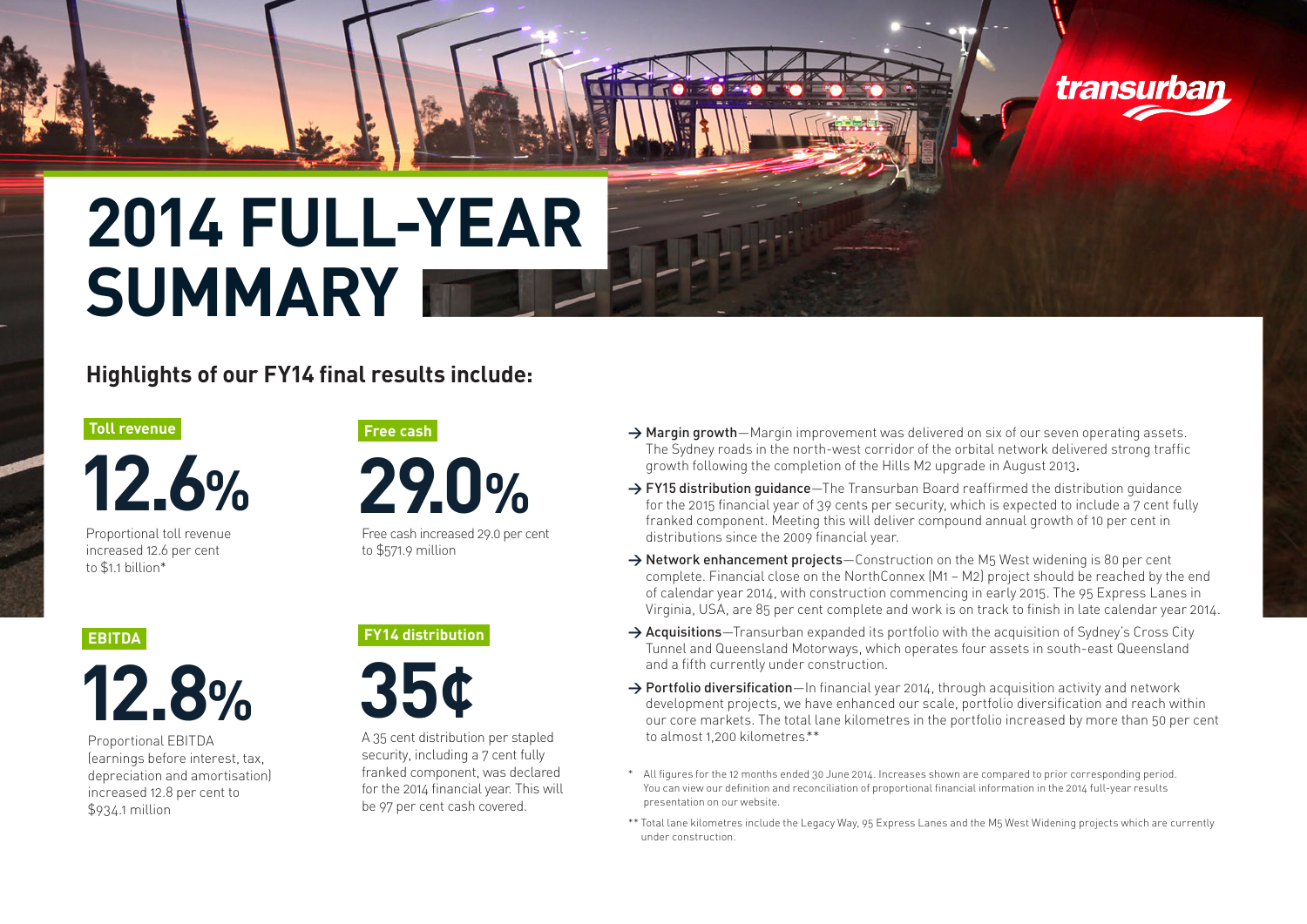# **MARKET UPDATE**

## **Victoria, Australia**

#### **[CityLink](http://www.transurban.com/cityLink.htm)**

| <b>Traffic</b> | Toll revenue | <b>FRITDA</b> |
|----------------|--------------|---------------|
| growth         | growth       | growth        |
| $1.6\%$        | 8.0%         | 9.5%          |

- **>** In-principle agreement reached with the Victorian Government on the CityLink-Tulla Widening Project, which encompasses a major upgrade of the western section of CityLink, the Bolte Bridge/West Gate Freeway interchange and the Tullamarine Freeway, and addresses the interface between CityLink and East-West Link.
- **>** Through the acquisition of Translink Operations, CityLink's road operations and incident response activities were in-housed.
- **>** In January 2014, a complete resurfacing of CityLink's tunnels—the first since the road opened 15 years ago— was delivered ahead of time and budget.
- **>** Safety measures and operational improvements are being implemented to address over-height vehicle incidents in the tunnels and help manage congestion.

## **New South Wales, Australia**

#### **[Hills M2](http://www.transurban.com/hillsm2.htm)**



- **>** Following the completion of the Hills M2 Upgrade early in the 2014 financial year, traffic growth has increased significantly in the north-west corridor of Sydney's orbital network.
- **>** Average daily trips increased by 13.8 per cent from the prior corresponding period.
- → A new on-ramp at Lane Cove Road opened in late July 2014, providing further enhancements to the corridor.

#### **[Lane Cove Tunnel](http://www.transurban.com/lanecovetunnel.htm)**



- **>** The Lane Cove Tunnel experienced benefits from the Hills M2 Upgrade with an 8.9 per cent increase in average daily trips from the prior corresponding period.
- **>** Increased traffic coupled with enhanced operational efficiencies contributed to a significant increase in EBITDA.

#### **[Eastern Distributor](http://www.transurban.com/easterndistributor.htm)**



→ A new tolling system will be implemented across Sydney assets commencing with the Eastern Distributor and Hills M2 in August 2014. This will provide customer service and service offering enhancements, and increased revenue benefits. The same system was rolled out across CityLink in financial year 2012.

#### **[Westlink M7](http://www.transurban.com/westlinkm7.htm)**

| <b>Traffic</b> | Toll revenue | <b>FRITDA</b> |
|----------------|--------------|---------------|
| growth         | growth       | growth        |
| $8.1\%$        | $10.2\%$     | 13.7%         |

**>** Westlink M7 also reaped the rewards of the Hills M2 Upgrade with average daily trips increasing by 8.1 per cent to 153,685 trips from the prior corresponding period.

#### **[M5 South West](http://www.transurban.com/m5southwest.htm)**

| Traffic   | Toll revenue | EBITDA |
|-----------|--------------|--------|
| growth    | growth       | growth |
| $(1.2\%)$ | (0.7%        | 1.2%   |

→ Construction of the M<sub>5</sub> West Widening is 80 per cent complete with full lane availability expected in October 2014. We have opened lanes incrementally, allowing motorists to benefit from the project ahead of its completion.